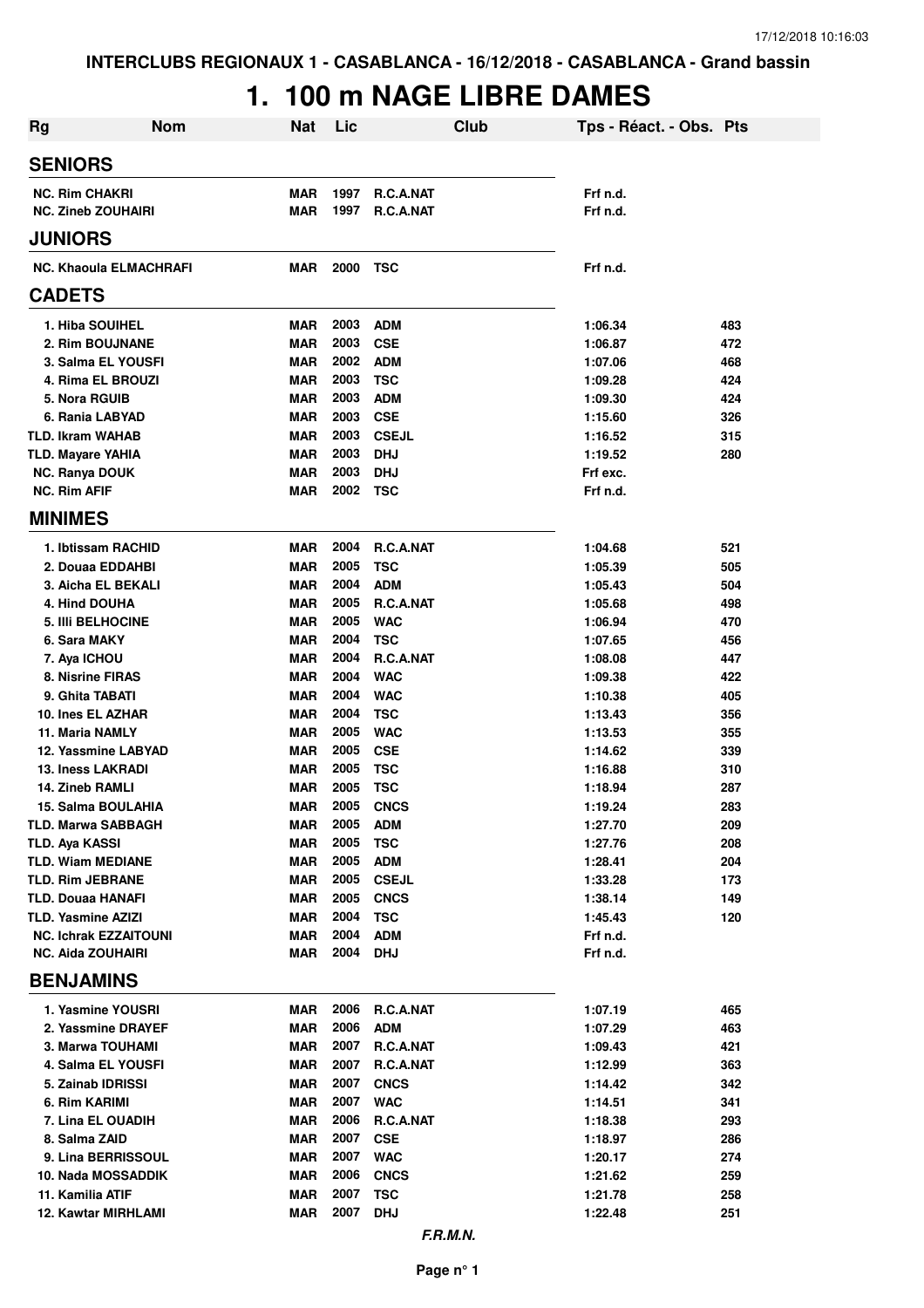### **1. 100 m NAGE LIBRE DAMES**

| Rg | <b>Nom</b>                        | <b>Nat</b> | Lic  | <b>Club</b>  | Tps - Réact. - Obs. Pts |     |
|----|-----------------------------------|------------|------|--------------|-------------------------|-----|
|    | <b>BENJAMINS</b>                  |            |      |              |                         |     |
|    | 13. Imane EDDADSY                 | <b>MAR</b> | 2007 | R.C.A.NAT    | 1:24.16                 | 236 |
|    | <b>14. Yassmine BENGHEDIFA</b>    | <b>MAR</b> | 2007 | <b>ADM</b>   | 1:24.43                 | 234 |
|    | <b>15. Dina YAMOURI</b>           | <b>MAR</b> | 2006 | <b>ADM</b>   | 1:24.92                 | 230 |
|    | <b>16. Rihab ZARGANI</b>          | <b>MAR</b> | 2006 | <b>CNCS</b>  | 1:25.27                 | 227 |
|    | <b>17. Nisrine MOUKASSI</b>       | <b>MAR</b> | 2006 | <b>TSC</b>   | 1:25.69                 | 224 |
|    | 18. Aya LAALA                     | <b>MAR</b> | 2007 | <b>TSC</b>   | 1:26.24                 | 220 |
|    | 19. Salma AZIZI                   | <b>MAR</b> | 2007 | <b>TSC</b>   | 1:28.82                 | 201 |
|    | 20. Abir RADELLAH                 | <b>MAR</b> | 2007 | <b>CNCS</b>  | 1:29.81                 | 194 |
|    | 21. Marwa ELBASSITY               | <b>MAR</b> | 2007 | <b>TSC</b>   | 1:30.43                 | 190 |
|    | 22. Soulafa CHAKIB                | <b>MAR</b> | 2006 | <b>TSC</b>   | 1:32.24                 | 179 |
|    | 23. Chaimaa MAFTAH EL KASSIMY     | <b>MAR</b> | 2006 | <b>ADM</b>   | 1:32.38                 | 179 |
|    | 24. Rania AOUAM                   | <b>MAR</b> | 2006 | <b>CNCS</b>  | 1:33.52                 | 172 |
|    | 25. Hajar RAISSE                  | <b>MAR</b> | 2006 | <b>CSE</b>   | 1:34.52                 | 167 |
|    | 26. Ryhab CHIKER                  | <b>MAR</b> | 2007 | <b>ADM</b>   | 1:36.35                 | 157 |
|    | 27. Alae DAHOUNI                  | <b>MAR</b> | 2007 | <b>CNCS</b>  | 1:37.93                 | 150 |
|    | 28. Khadija BADAINE               | <b>MAR</b> | 2007 | <b>ADM</b>   | 1:37.97                 | 150 |
|    | 29. Sara ELHAIMI                  | <b>MAR</b> | 2006 | <b>TSC</b>   | 1:39.24                 | 144 |
|    | 30. Salwa BOUIDA                  | <b>MAR</b> | 2006 | <b>TSC</b>   | 1:40.28                 | 140 |
|    | 31. Hiba HILALI                   | <b>MAR</b> | 2007 | <b>ADM</b>   | 1:41.25                 | 136 |
|    | 32. Khadija MENBEH                | <b>MAR</b> | 2007 | <b>CNCS</b>  | 1:42.54                 | 130 |
|    | 33. Hiba MAKBOULI                 | <b>MAR</b> | 2007 | <b>DHJ</b>   | 1:43.62                 | 126 |
|    | 34. Iness BELHAJ                  | <b>MAR</b> | 2007 | <b>DHJ</b>   | 1:45.68                 | 119 |
|    | <b>35. Hiba ABERCHANE</b>         | <b>MAR</b> | 2007 | <b>CSEJL</b> | 1:47.11                 | 114 |
|    | 36. Yara EL MAQRI                 | <b>MAR</b> | 2007 | <b>CNCS</b>  | 1:49.50                 | 107 |
|    | <b>NC. Ines Sawsan MOKHTARI</b>   | <b>MAR</b> | 2006 | <b>CNCS</b>  | Frf n.d.                |     |
|    | <b>NC. Sara GOUMRI</b>            | <b>MAR</b> | 2007 | <b>CNCS</b>  | Frf n.d.                |     |
|    | <b>NC. Aya ES SABBAR</b>          | <b>MAR</b> | 2006 | <b>CSEJL</b> | Frf n.d.                |     |
|    | <b>NC. Rita BENLOULID</b>         | <b>MAR</b> | 2006 | R.C.A.NAT    | Frf n.d.                |     |
|    | <b>NC. Aya EL HODAIGUI</b>        | <b>MAR</b> | 2007 | <b>TSC</b>   | Frf n.d.                |     |
|    | <b>NC. Lina Soulaika BOUMAHDI</b> | <b>MAR</b> | 2007 | <b>DHJ</b>   | Frf n.d.                |     |
|    | <b>NC. Ghita AFRIAD</b>           | <b>MAR</b> | 2007 | <b>CSE</b>   | Dsq FD                  | 0   |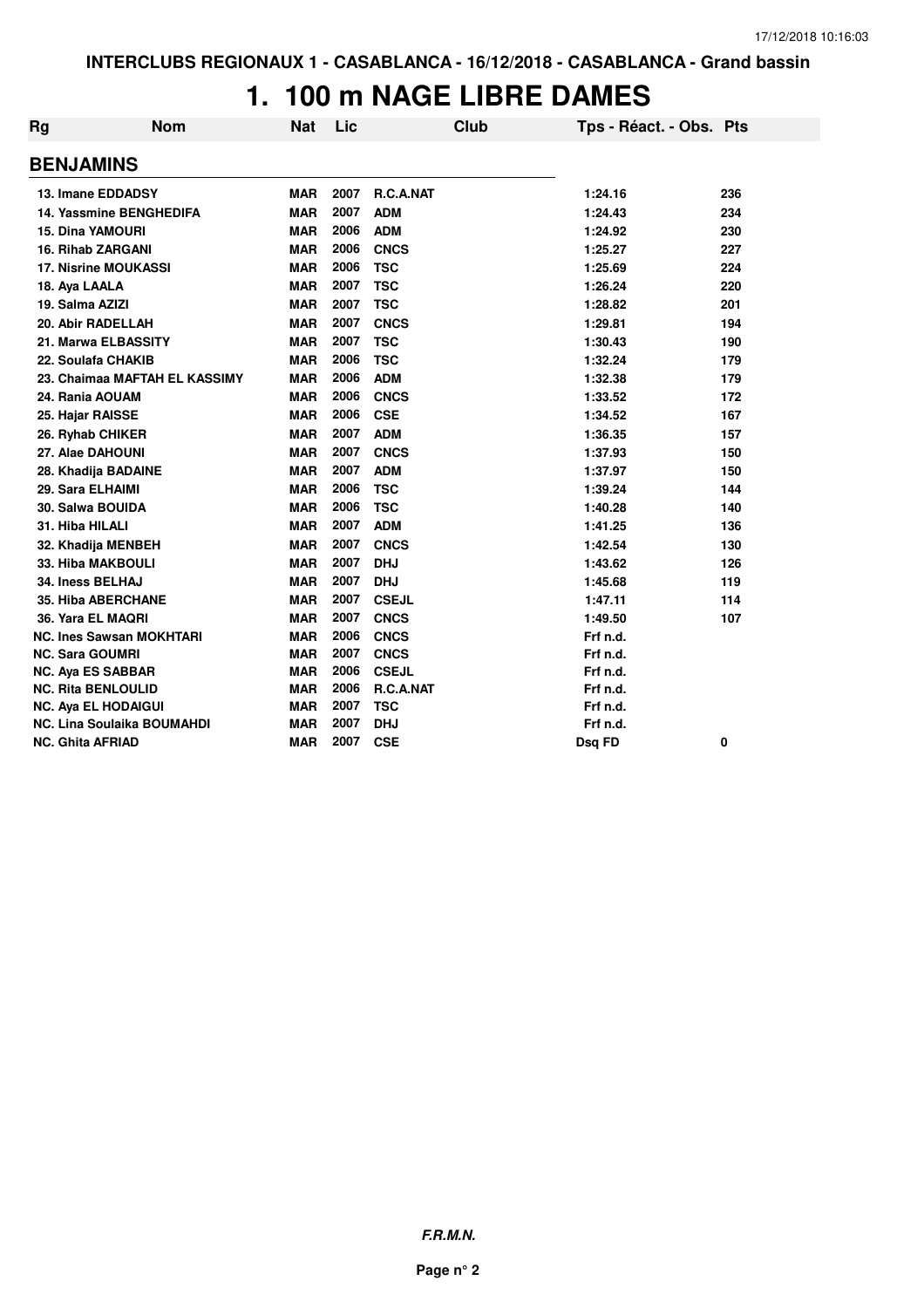#### **2. 200 m BRASSE MESSIEURS**

| <b>Rg</b> | Nom                                | Nat        | Lic      | Club             | Tps - Réact. - Obs. Pts |     |
|-----------|------------------------------------|------------|----------|------------------|-------------------------|-----|
|           | <b>SENIORS</b>                     |            |          |                  |                         |     |
|           | 1. Abdelkrim ESSABIHI EDDAFALI     | <b>MAR</b> | 1999     | <b>ADM</b>       | 2:37.33                 | 526 |
|           | <b>JUNIORS</b>                     |            |          |                  |                         |     |
|           |                                    |            |          |                  |                         |     |
|           | <b>NC. Ahmed Yassine FLIYOU</b>    | MAR        | 2001     | <b>R.C.A.NAT</b> | Frf n.d.                |     |
|           | <b>CADETS</b>                      |            |          |                  |                         |     |
|           | 1. Mohamed Amine CHANNANI          | MAR        | 2002 CSE |                  | 2:44.83                 | 457 |
|           | 2. Sami KIBAL                      | <b>MAR</b> | 2002     | <b>WAC</b>       | 2:45.25                 | 454 |
|           | 3. Ghali IRAQUI HOUSSEINI          | <b>MAR</b> | 2003     | <b>R.C.A.NAT</b> | 2:46.40                 | 444 |
|           | 4. Azzedine EL BADRE               | <b>MAR</b> | 2003     | <b>CSE</b>       | 2:46.42                 | 444 |
|           | <b>5. Youssef BENJELLOUN</b>       | <b>MAR</b> | 2003     | <b>ADM</b>       | 3:02.14                 | 339 |
|           | <b>TLD. Mouad BOUSLAMTI</b>        | <b>MAR</b> | 2003     | <b>TSC</b>       | 3:19.81                 | 256 |
|           | <b>NC. Saad LAKHLALKI</b>          | <b>MAR</b> | 2002 CSE |                  | Frf n.d.                |     |
|           | <b>MINIMES</b>                     |            |          |                  |                         |     |
|           | 1. Ilias EDDARI                    | <b>MAR</b> | 2004     | <b>R.C.A.NAT</b> | 2:44.84                 | 457 |
|           | 2. Mohamed Badr OUAMMOU            | <b>MAR</b> | 2004     | <b>WAC</b>       | 2:55.47                 | 379 |
|           | 3. Soulaymane MOUJI                | <b>MAR</b> | 2004     | <b>ADM</b>       | 2:58.92                 | 357 |
|           | <b>4. Mohamed Amine HAMDAOUI</b>   | <b>MAR</b> | 2004     | <b>TSC</b>       | 3:06.77                 | 314 |
|           | <b>5. Saad BOUKIOUD</b>            | <b>MAR</b> | 2004     | <b>CNCS</b>      | 3:11.11                 | 293 |
|           | 6. Mohamed EL BOUZKRI              | <b>MAR</b> | 2005     | <b>CNCS</b>      | 3:14.78                 | 277 |
|           | 7. Akram AYOUCHI                   | <b>MAR</b> | 2004     | <b>TSC</b>       | 3:17.94                 | 264 |
|           | <b>TLD. Ilyass BOUCHTI</b>         | <b>MAR</b> | 2004     | <b>TSC</b>       | 3:27.00                 | 231 |
|           | <b>TLD. Mohammed REGRAGUI</b>      | <b>MAR</b> | 2005     | <b>CSEJL</b>     | 3:48.56                 | 171 |
|           | <b>TLD. Taha MAFTAH EL KASSIMY</b> | <b>MAR</b> | 2005     | <b>ADM</b>       | 3:51.26                 | 165 |
|           | <b>NC. Othmane TAHIRI</b>          | <b>MAR</b> | 2005     | <b>TSC</b>       | Frf n.d.                |     |
|           | <b>NC. Adam KHALLAD</b>            | <b>MAR</b> | 2004     | <b>TSC</b>       | Dsq NI                  | 0   |
|           | <b>BENJAMINS</b>                   |            |          |                  |                         |     |
|           | 1. Mohamed MALKI                   | <b>MAR</b> | 2007     | <b>WAC</b>       | 3:16.93                 | 268 |
|           | 2. Saif Eddine CHOUAIBI            | <b>MAR</b> | 2006     | <b>ADM</b>       | 3:18.65                 | 261 |
|           | <b>3. Ali BOUSLIM</b>              | <b>MAR</b> | 2006     | <b>TSC</b>       | 3:25.45                 | 236 |
|           | 4. Ahmed NIDAOUI                   | <b>MAR</b> | 2007     | <b>WAC</b>       | 3:26.39                 | 233 |
|           | <b>5. Saad ELYOUSFI</b>            | <b>MAR</b> | 2006     | <b>ADM</b>       | 3:27.23                 | 230 |
|           | 6. Ismail LAGSSAIBI                | <b>MAR</b> | 2007     | R.C.A.NAT        | 4:01.11                 | 146 |
|           | 7. Mohamed KELLA                   | <b>MAR</b> | 2007     | <b>ADM</b>       | 4:01.70                 | 145 |
|           | <b>NC. Soufiane MENBEH</b>         | <b>MAR</b> | 2006     | <b>CNCS</b>      | Dsq NI                  | 0   |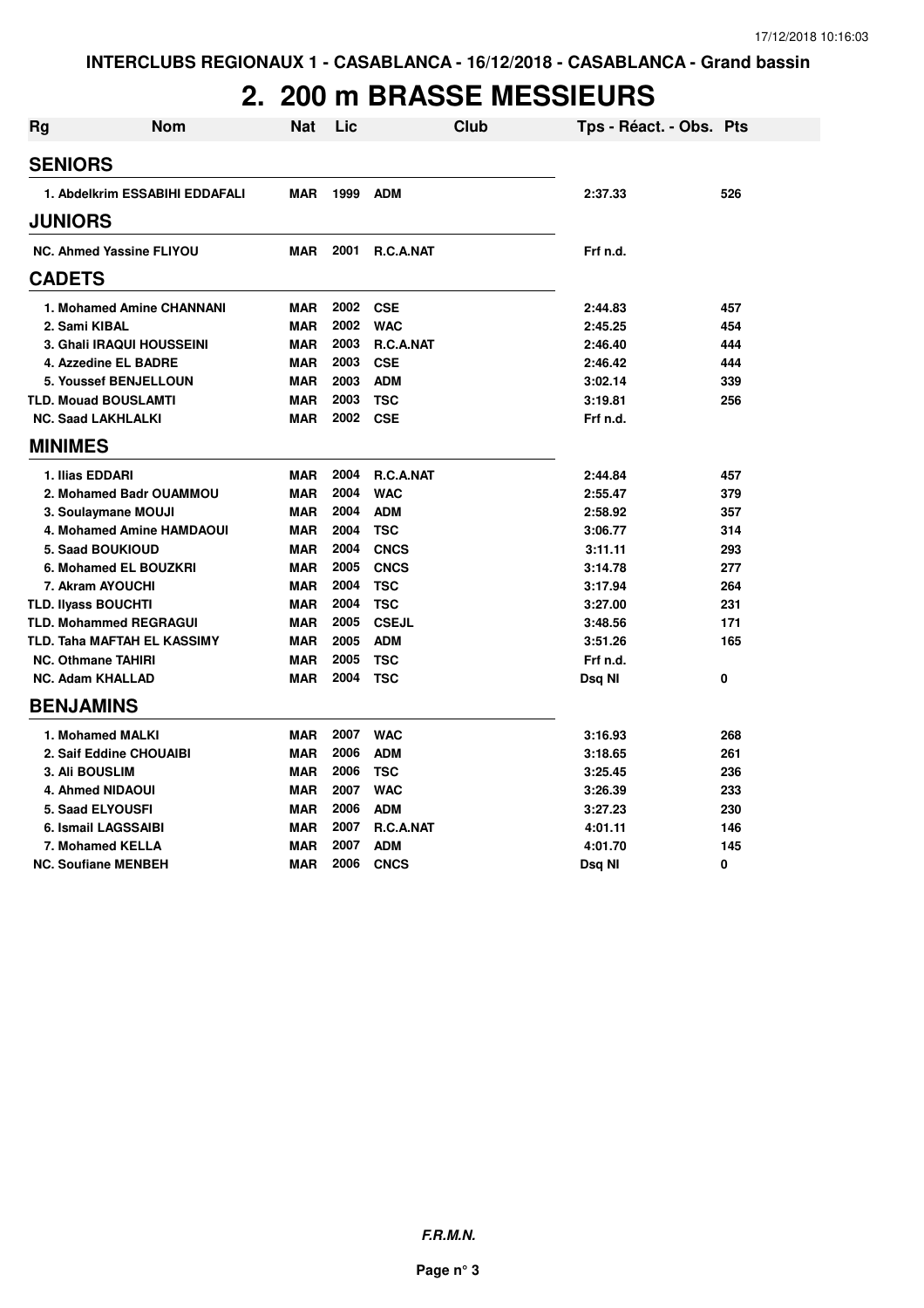#### **3. 200 m BRASSE DAMES**

| <b>Rg</b>              | <b>Nom</b>                | <b>Nat</b> | Lic  |             | Club | Tps - Réact. - Obs. Pts |     |
|------------------------|---------------------------|------------|------|-------------|------|-------------------------|-----|
| <b>CADETS</b>          |                           |            |      |             |      |                         |     |
|                        | 1. Keltoum GOURRAM        | <b>MAR</b> | 2003 | <b>ADM</b>  |      | 3:18.21                 | 345 |
|                        | 2. Rima EL BROUZI         | <b>MAR</b> | 2003 | <b>TSC</b>  |      | 3:18.68                 | 343 |
| <b>NC. Rim TISSENT</b> |                           | <b>MAR</b> | 2003 | <b>DHJ</b>  |      | Frf exc.                |     |
| <b>NC. Rim AFIF</b>    |                           | <b>MAR</b> | 2002 | <b>TSC</b>  |      | Frf n.d.                |     |
| <b>MINIMES</b>         |                           |            |      |             |      |                         |     |
| 1. Nada JALAL          |                           | MAR        | 2004 | R.C.A.NAT   |      | 2:57.60                 | 480 |
|                        | 2. Fatima Zahra MOUKTADIR | <b>MAR</b> | 2004 | <b>WAC</b>  |      | 3:03.32                 | 436 |
|                        | 3. Chahd MACHKOUR         | <b>MAR</b> | 2004 | <b>WAC</b>  |      | 3:04.40                 | 429 |
|                        | 4. Lamiaa ELMACHRAFI      | <b>MAR</b> | 2005 | <b>TSC</b>  |      | 3:08.58                 | 401 |
|                        | <b>5. Kamilia MAALOUF</b> | <b>MAR</b> | 2004 | R.C.A.NAT   |      | 3:11.25                 | 384 |
|                        | 6. Kenza SALMAN           | <b>MAR</b> | 2005 | R.C.A.NAT   |      | 3:23.41                 | 319 |
|                        | 7. Amira ZOHRY            | <b>MAR</b> | 2004 | <b>WAC</b>  |      | 3:26.52                 | 305 |
| 8. Aya DARA            |                           | <b>MAR</b> | 2004 | R.C.A.NAT   |      | 3:31.84                 | 283 |
| <b>TLD. Hiba MALKI</b> |                           | <b>MAR</b> | 2005 | <b>WAC</b>  |      | 3:40.66                 | 250 |
|                        | <b>TLD. Maissam YAHIA</b> | <b>MAR</b> | 2005 | <b>DHJ</b>  |      | 3:51.04                 | 218 |
| <b>NC. Nada YAHI</b>   |                           | <b>MAR</b> | 2004 | <b>ADM</b>  |      | Dsq NI                  | 0   |
| <b>BENJAMINS</b>       |                           |            |      |             |      |                         |     |
|                        | 1. Yassmine DRAYEF        | <b>MAR</b> | 2006 | <b>ADM</b>  |      | 3:08.29                 | 403 |
|                        | 2. Hajar LAHLAISSI        | <b>MAR</b> | 2007 | <b>TSC</b>  |      | 3:10.67                 | 388 |
|                        | 3. Salma EL YOUSFI        | <b>MAR</b> | 2007 | R.C.A.NAT   |      | 3:11.65                 | 382 |
|                        | 4. Israa LAHLAISSI        | <b>MAR</b> | 2006 | <b>TSC</b>  |      | 3:14.89                 | 363 |
|                        | 5. Camelia AMRANI         | <b>MAR</b> | 2006 | <b>TSC</b>  |      | 3:18.56                 | 343 |
|                        | 6. Malak MESLOUH          | <b>MAR</b> | 2006 | <b>ADM</b>  |      | 3:26.33                 | 306 |
|                        | 7. Ghita GHETREFF         | <b>MAR</b> | 2006 | <b>ADM</b>  |      | 3:31.34                 | 285 |
| 8. Salma AZIZI         |                           | <b>MAR</b> | 2007 | <b>TSC</b>  |      | 3:35.96                 | 267 |
|                        | 9. Alaa SAOUT EL HAK      | <b>MAR</b> | 2006 | <b>CNCS</b> |      | 3:51.34                 | 217 |
|                        | <b>NC. Salwa BOUIDA</b>   | <b>MAR</b> | 2006 | <b>TSC</b>  |      | Frf n.d.                |     |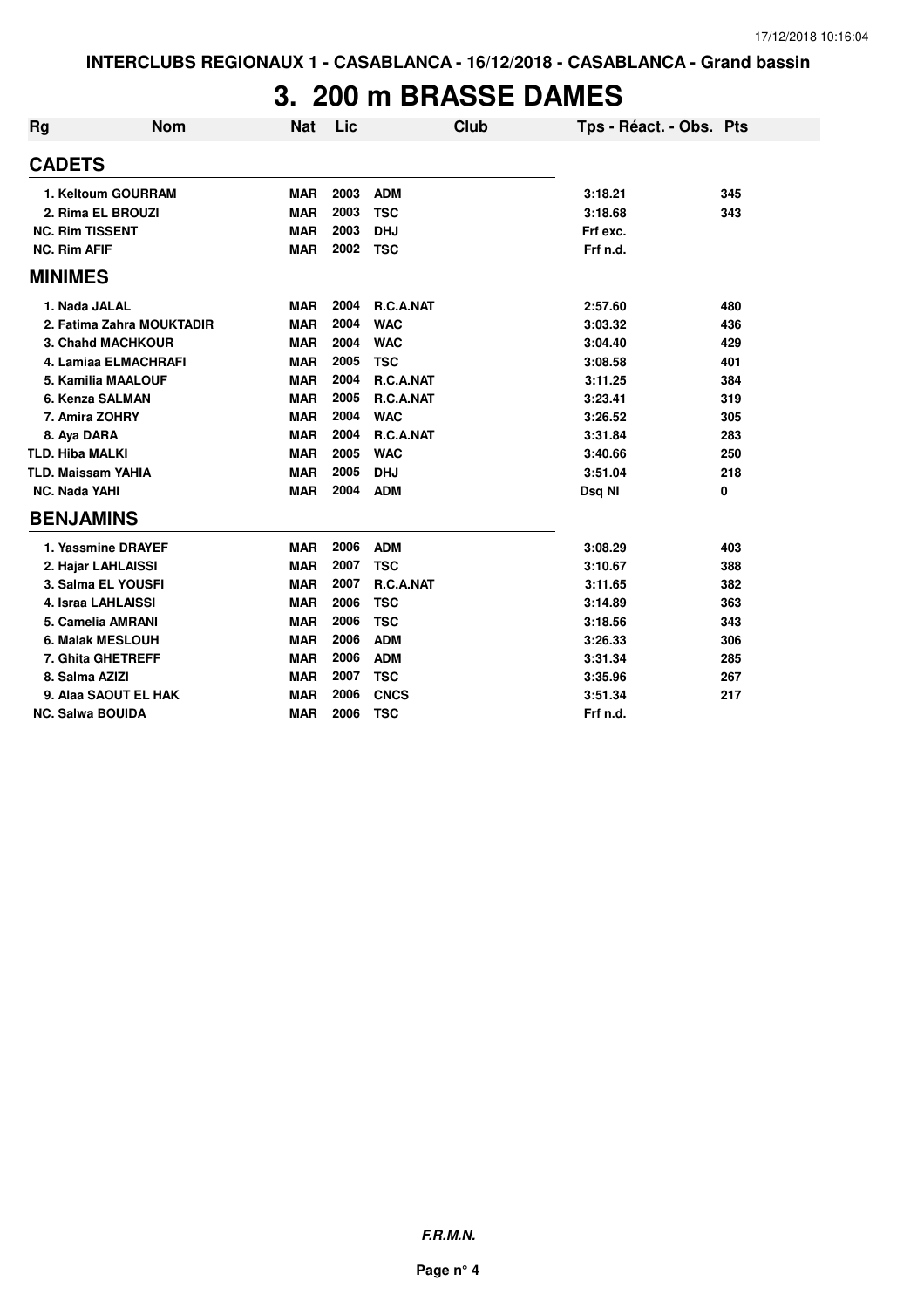### **4. 100 m DOS MESSIEURS**

| Rg | <b>Nom</b>                               | <b>Nat</b>               | Lic          | <b>Club</b>                    | Tps - Réact. - Obs. Pts |            |
|----|------------------------------------------|--------------------------|--------------|--------------------------------|-------------------------|------------|
|    | <b>JUNIORS</b>                           |                          |              |                                |                         |            |
|    | 1. Mohammed SEFRAOUI<br>2. Omar HASSOUNI | <b>MAR</b><br><b>MAR</b> | 2000<br>2001 | <b>R.C.A.NAT</b><br><b>ADM</b> | 1:10.52<br>1:11.21      | 399<br>388 |
|    | <b>NC. Youssef SADAK</b>                 | <b>MAR</b>               | 2001         | <b>CSE</b>                     | Frf n.d.                |            |
|    | <b>CADETS</b>                            |                          |              |                                |                         |            |
|    | 1. Abdelmoughit MAMDOUH                  | <b>MAR</b>               | 2002         | <b>ADM</b>                     | 1:04.75                 | 516        |
|    | 2. Idriss AZHAR                          | <b>MAR</b>               | 2003         | R.C.A.NAT                      | 1:05.74                 | 493        |
|    | 3. Mohamed Reda MAMI                     | <b>MAR</b>               | 2002         | <b>TSC</b>                     | 1:16.07                 | 318        |
|    | 4. Aymen TAJEDDINE                       | <b>MAR</b>               | 2003         | <b>WAC</b>                     | 1:16.77                 | 309        |
|    | 5. Khalil BAKADOUR                       | <b>MAR</b>               | 2003         | <b>DHJ</b>                     | 1:22.76                 | 247        |
|    | <b>TLD. Abderrahmane BENJARY</b>         | <b>MAR</b>               | 2003         | <b>CSE</b>                     | 1:27.56                 | 208        |
|    | TLD. Alaa ABIR                           | <b>MAR</b>               | 2003         | <b>DHJ</b>                     | 1:35.47                 | 161        |
|    | <b>NC. Daoud HAYDADI</b>                 | <b>MAR</b>               | 2003         | DHJ                            | Dsq FD                  | 0          |
|    | <b>MINIMES</b>                           |                          |              |                                |                         |            |
|    | <b>1. Saad BOUKIOUD</b>                  | <b>MAR</b>               | 2004         | <b>CNCS</b>                    | 1:15.95                 | 319        |
|    | 2. Younes LAALA                          | <b>MAR</b>               | 2004         | <b>TSC</b>                     | 1:18.00                 | 295        |
|    | 3. Akram AYOUCHI                         | <b>MAR</b>               | 2004         | <b>TSC</b>                     | 1:20.70                 | 266        |
|    | <b>4. Amr BENATMANE</b>                  | <b>MAR</b>               | 2005         | <b>TSC</b>                     | 1:21.67                 | 257        |
|    | 5. Mohamed Aymen HARRABIDA               | <b>MAR</b>               | 2005         | R.C.A.NAT                      | 1:22.11                 | 253        |
|    | 6. Mohamed EL BOUZKRI                    | <b>MAR</b>               | 2005         | <b>CNCS</b>                    | 1:22.62                 | 248        |
|    | 7. Rayane BOURZIK                        | <b>MAR</b>               | 2004         | <b>TSC</b>                     | 1:23.20                 | 243        |
|    | 8. Mehdi ZEHNOUNI                        | <b>MAR</b>               | 2005         | <b>DHJ</b>                     | 1:27.01                 | 212        |
|    | 9. Ayman ZERHOUN                         | <b>MAR</b>               | 2004         | <b>CNCS</b>                    | 1:27.32                 | 210        |
|    | <b>TLD. Othmane CHADIDE</b>              | <b>MAR</b>               | 2005         | <b>CSE</b>                     | 1:37.87                 | 149        |
|    | <b>TLD. Mohammed MEDIANE</b>             | <b>MAR</b>               | 2005         | <b>ADM</b>                     | 1:39.15                 | 143        |
|    | <b>TLD. Ilyas SIOUAGHI</b>               | <b>MAR</b>               | 2005         | <b>ADM</b>                     | 1:48.93                 | 108        |
|    | <b>BENJAMINS</b>                         |                          |              |                                |                         |            |
|    | 1. Saad SLIM                             | <b>MAR</b>               | 2006         | <b>R.C.A.NAT</b>               | 1:22.59                 | 248        |
|    | 2. Ahmed Rayane NAMLY                    | <b>MAR</b>               | 2007         | <b>WAC</b>                     | 1:25.68                 | 222        |
|    | 3. Abdelhakim CHAFFAA                    | <b>MAR</b>               | 2006         | <b>CSE</b>                     | 1:28.81                 | 200        |
|    | 4. Fadi ZOUGGARI                         | <b>MAR</b>               | 2007         | <b>DHJ</b>                     | 1:32.62                 | 176        |
|    | 5. Ghali Brahim SENTISSI                 | <b>MAR</b>               | 2007         | <b>WAC</b>                     | 1:36.70                 | 154        |
|    | 6. Abdelmajid NAJAH                      | <b>MAR</b>               | 2007         | <b>CNCS</b>                    | 1:38.07                 | 148        |
|    | 7. Mohammed Reda DAKOUANE                | <b>MAR</b>               | 2006         | <b>CSE</b>                     | 1:38.86                 | 145        |
|    | 8. Mohamed Ghali KHADRAOUI               | <b>MAR</b>               | 2006         | <b>CSE</b>                     | 1:41.11                 | 135        |
|    | 9. Othman ZIANE                          | <b>MAR</b>               | 2007         | <b>CNCS</b>                    | 1:41.98                 | 132        |
|    | 10. Haitam KHIALI                        | <b>MAR</b>               | 2006         | <b>CNCS</b>                    | 1:43.01                 | 128        |
|    | 11. Rayane LARABI                        | <b>MAR</b>               | 2007         | <b>TSC</b>                     | 1:45.07                 | 120        |
|    | 12. Youssef HABBANE                      | <b>MAR</b>               | 2006         | <b>WAC</b>                     | 1:45.19                 | 120        |
|    | 13. Zakaria ELKHATIBI                    | <b>MAR</b>               | 2007         | <b>DHJ</b>                     | 1:46.48                 | 116        |
|    | <b>14. Moslim SAGHIR</b>                 | <b>MAR</b>               | 2007         | <b>CNCS</b>                    | 2:01.32                 | 78         |
|    | <b>15. Sami ABAOUSS</b>                  | <b>MAR</b>               | 2007         | <b>DHJ</b>                     | 2:05.18                 | 71         |
|    | <b>NC. Yasser REGRAGUI</b>               | <b>MAR</b>               | 2006         | <b>CSEJL</b>                   | Dsq FD                  | 0          |
|    | <b>NC. Ismail EL BOUZKRI</b>             | <b>MAR</b>               | 2007         | <b>CNCS</b>                    | Dsq FD                  | 0          |
|    | <b>NC. Taha DAHDOUD</b>                  | <b>MAR</b>               | 2007         | <b>DHJ</b>                     | Dsq NI                  | 0          |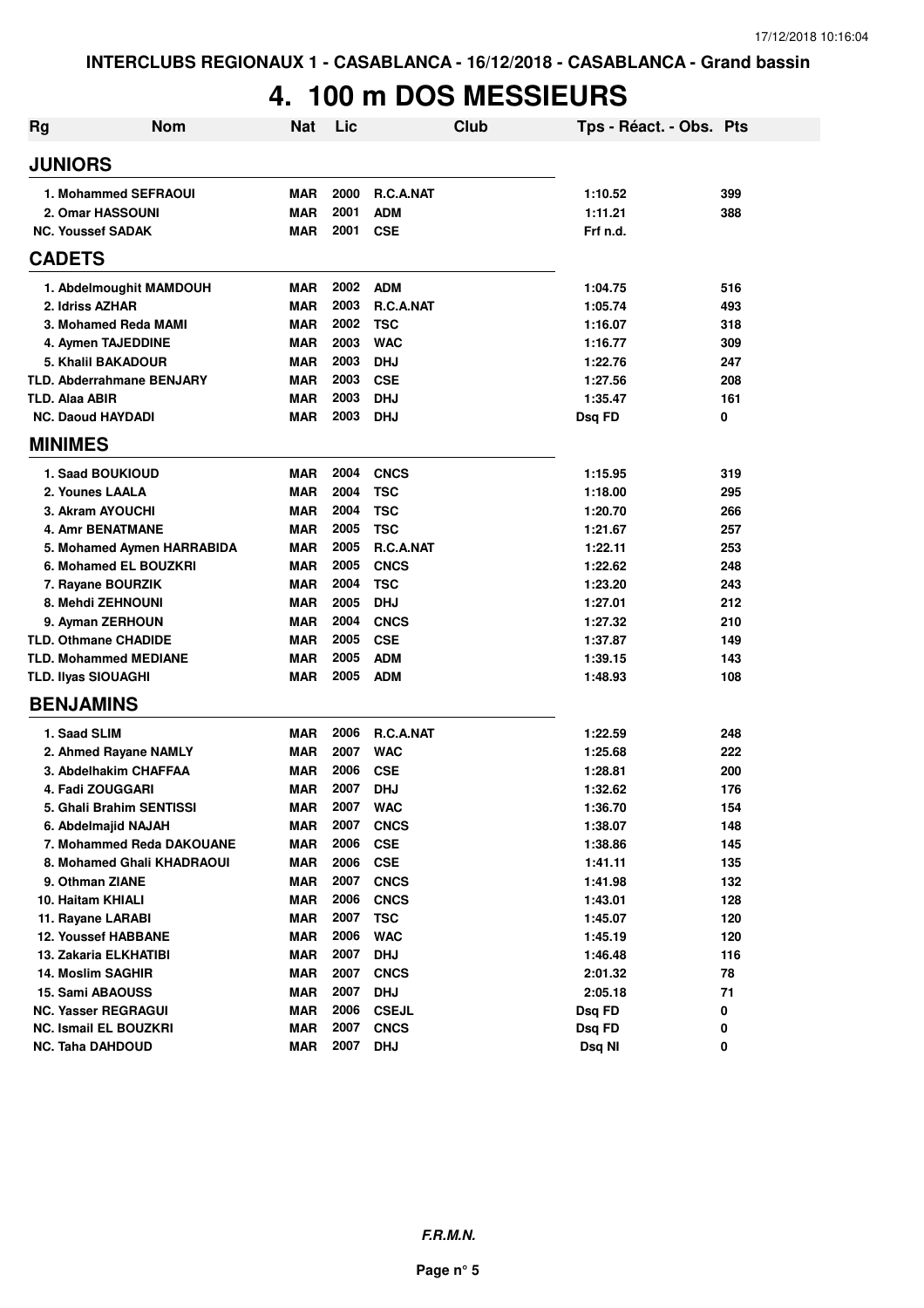# **5. 100 m DOS DAMES**

| Rg | <b>Nom</b>                      | Nat        | Lic  | <b>Club</b>      | Tps - Réact. - Obs. Pts |     |
|----|---------------------------------|------------|------|------------------|-------------------------|-----|
|    | <b>CADETS</b>                   |            |      |                  |                         |     |
|    | 1. Hiba SOUIHEL                 | <b>MAR</b> | 2003 | ADM              | 1:17.83                 | 416 |
|    | 2. Salma EL YOUSFI              | <b>MAR</b> | 2002 | <b>ADM</b>       | 1:19.69                 | 388 |
|    | 3. Mayare YAHIA                 | <b>MAR</b> | 2003 | <b>DHJ</b>       | 1:32.76                 | 246 |
|    | <b>MINIMES</b>                  |            |      |                  |                         |     |
|    | 1. Ibtissam RACHID              | <b>MAR</b> | 2004 | R.C.A.NAT        | 1:14.69                 | 471 |
|    | 2. Aicha EL BEKALI              | <b>MAR</b> | 2004 | <b>ADM</b>       | 1:16.28                 | 442 |
|    | 3. IIIi BELHOCINE               | <b>MAR</b> | 2005 | <b>WAC</b>       | 1:17.76                 | 417 |
|    | 4. Nisrine FIRAS                | <b>MAR</b> | 2004 | <b>WAC</b>       | 1:19.30                 | 393 |
|    | 5. Aya ICHOU                    | <b>MAR</b> | 2004 | R.C.A.NAT        | 1:21.11                 | 367 |
|    | 6. Lamiaa ELMACHRAFI            | <b>MAR</b> | 2005 | <b>TSC</b>       | 1:22.57                 | 348 |
|    | 7. Maria NAMLY                  | <b>MAR</b> | 2005 | <b>WAC</b>       | 1:28.76                 | 280 |
|    | 8. Yassmine LABYAD              | <b>MAR</b> | 2005 | <b>CSE</b>       | 1:28.83                 | 280 |
|    | 9. Kenza SALMAN                 | <b>MAR</b> | 2005 | R.C.A.NAT        | 1:31.91                 | 252 |
|    | <b>NC. Amira ZOHRY</b>          | <b>MAR</b> | 2004 | <b>WAC</b>       | Frf exc.                |     |
|    | <b>NC. Aida ZOUHAIRI</b>        | <b>MAR</b> | 2004 | <b>DHJ</b>       | Frf n.d.                |     |
|    | <b>BENJAMINS</b>                |            |      |                  |                         |     |
|    | 1. Marwa TOUHAMI                | <b>MAR</b> | 2007 | <b>R.C.A.NAT</b> | 1:22.33                 | 351 |
|    | 2. Kawtar MIRHLAMI              | <b>MAR</b> | 2007 | <b>DHJ</b>       | 1:28.38                 | 284 |
|    | 3. Rim KARIMI                   | <b>MAR</b> | 2007 | <b>WAC</b>       | 1:28.73                 | 281 |
|    | 4. Zainab IDRISSI               | <b>MAR</b> | 2007 | <b>CNCS</b>      | 1:33.52                 | 240 |
|    | 5. Imane EDDADSY                | <b>MAR</b> | 2007 | <b>R.C.A.NAT</b> | 1:37.44                 | 212 |
|    | 6. Nada MOSSADDIK               | <b>MAR</b> | 2006 | <b>CNCS</b>      | 1:39.32                 | 200 |
|    | 7. Lina EL OUADIH               | <b>MAR</b> | 2006 | R.C.A.NAT        | 1:39.52                 | 199 |
|    | 8. Kamilia ATIF                 | <b>MAR</b> | 2007 | <b>TSC</b>       | 1:42.26                 | 183 |
|    | 9. Dina YAMOURI                 | <b>MAR</b> | 2006 | <b>ADM</b>       | 1:44.51                 | 172 |
|    | 10. Kenza GHAZI                 | <b>MAR</b> | 2007 | <b>ADM</b>       | 1:50.64                 | 144 |
|    | <b>11. Hiba MAKBOULI</b>        | <b>MAR</b> | 2007 | <b>DHJ</b>       | 1:52.52                 | 137 |
|    | 12. Alaa SAOUT EL HAK           | <b>MAR</b> | 2006 | <b>CNCS</b>      | 1:53.92                 | 132 |
|    | 13. Aya LAALA                   | <b>MAR</b> | 2007 | <b>TSC</b>       | 1:53.99                 | 132 |
|    | 14. Soulafa CHAKIB              | <b>MAR</b> | 2006 | <b>TSC</b>       | 1:59.30                 | 115 |
|    | <b>15. Marwa ELBASSITY</b>      | <b>MAR</b> | 2007 | <b>TSC</b>       | 2:03.79                 | 103 |
|    | 16. Khadija MENBEH              | <b>MAR</b> | 2007 | <b>CNCS</b>      | 2:06.09                 | 97  |
|    | <b>NC. Ines Sawsan MOKHTARI</b> | <b>MAR</b> | 2006 | <b>CNCS</b>      | Frf n.d.                |     |
|    | <b>NC. Rihab ZARGANI</b>        | <b>MAR</b> | 2006 | <b>CNCS</b>      | Dsq FD                  | 0   |
|    | <b>NC. Iness BELHAJ</b>         | <b>MAR</b> | 2007 | <b>DHJ</b>       | Dsq NI                  | 0   |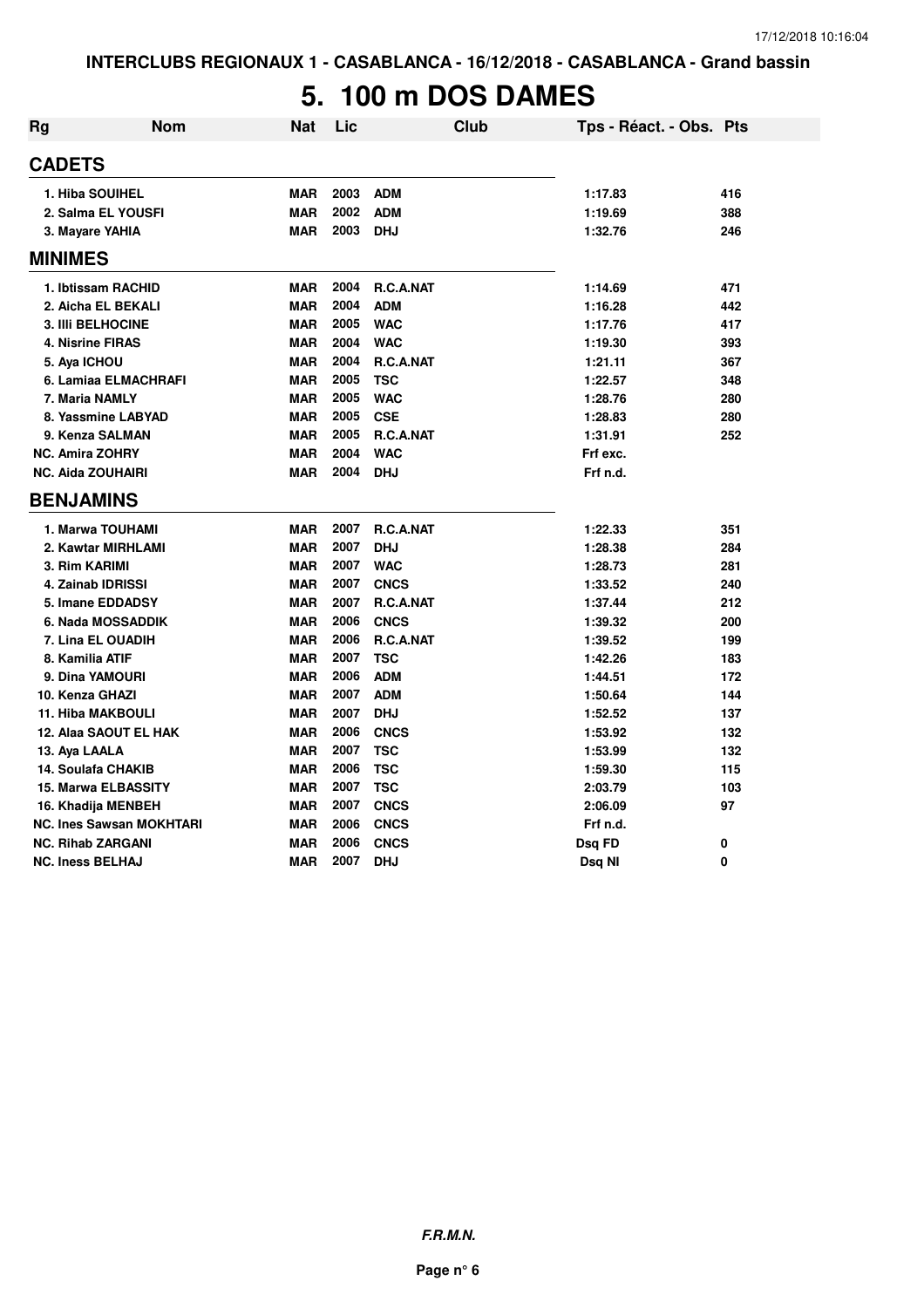# **6. 800 m NAGE LIBRE MESSIEURS**

| <b>Rg</b> | <b>Nom</b>                     | <b>Nat</b> | Lic  | <b>Club</b>  | Tps - Réact. - Obs. Pts |     |
|-----------|--------------------------------|------------|------|--------------|-------------------------|-----|
|           | <b>JUNIORS</b>                 |            |      |              |                         |     |
|           | 1. Omar HASSOUNI               | <b>MAR</b> | 2001 | <b>ADM</b>   | 10:10.72                | 405 |
|           | <b>NC. Yasser MAHASSINE</b>    | <b>MAR</b> | 2000 | <b>ADM</b>   | Frf n.d.                |     |
|           | <b>CADETS</b>                  |            |      |              |                         |     |
|           | 1. Oussama ELMAHBOUBI          | <b>MAR</b> | 2002 | <b>ADM</b>   | 9:50.46                 | 448 |
|           | 2. El Mehdi LAANAYA            | <b>MAR</b> | 2003 | <b>TSC</b>   | 10:01.96                | 423 |
|           | 3. Mohamed Amine CHANNANI      | <b>MAR</b> | 2002 | <b>CSE</b>   | 10:02.59                | 422 |
|           | 4. Houssam HOUARI              | <b>MAR</b> | 2003 | <b>TSC</b>   | 10:32.31                | 365 |
|           | 5. Mohamed Reda MAMI           | <b>MAR</b> | 2002 | <b>TSC</b>   | 10:38.52                | 355 |
|           | 6. Ahmed Moubarak LAHLYAL      | <b>MAR</b> | 2003 | <b>DHJ</b>   | 11:48.56                | 259 |
|           | <b>MINIMES</b>                 |            |      |              |                         |     |
|           | 1. Ismail EL YOUSFI            | <b>MAR</b> | 2004 | R.C.A.NAT    | 9:31.50                 | 495 |
|           | 2. Mohamed Amine HAMDAOUI      | <b>MAR</b> | 2004 | <b>TSC</b>   | 10:34.84                | 361 |
|           | 3. Ilyas LARABI                | <b>MAR</b> | 2004 | <b>TSC</b>   | 10:48.55                | 338 |
|           | 4. Rayane BOURZIK              | <b>MAR</b> | 2004 | <b>TSC</b>   | 10:52.70                | 332 |
|           | <b>5. Mohamed RAFILI</b>       | <b>MAR</b> | 2004 | R.C.A.NAT    | 11:13.65                | 302 |
|           | 6. Ismail KASSI                | <b>MAR</b> | 2004 | <b>TSC</b>   | 11:36.13                | 273 |
|           | 7. Abdellatif HIMMECH          | <b>MAR</b> | 2004 | <b>TSC</b>   | 11:49.50                | 258 |
|           | <b>NC. Souhail SLILI</b>       | <b>MAR</b> | 2004 | <b>CSEJL</b> | <b>Abandon</b>          | 0   |
|           | <b>BENJAMINS</b>               |            |      |              |                         |     |
|           | 1. Mohamed MALKI               | <b>MAR</b> |      | 2007 WAC     | 10:55.67                | 327 |
|           | 2. Yasser MAHLI                | <b>MAR</b> | 2006 | R.C.A.NAT    | 12:02.36                | 245 |
|           | 3. Yahya ZAGRI                 | <b>MAR</b> | 2006 | <b>ADM</b>   | 12:08.30                | 239 |
|           | <b>4. Saif Eddine CHOUAIBI</b> | <b>MAR</b> | 2006 | <b>ADM</b>   | 12:24.40                | 224 |
|           | 5. Elmehdi HOUIRICH            | <b>MAR</b> | 2007 | <b>DHJ</b>   | 12:36.09                | 213 |
|           | 6. Rayane M'GHARI              | <b>MAR</b> | 2007 | <b>DHJ</b>   | 12:36.64                | 213 |
|           | 7. Ahmed NIDAOUI               | <b>MAR</b> | 2007 | <b>WAC</b>   | 12:48.86                | 203 |
|           | 8. Ibrahim AIT ZOULET          | <b>MAR</b> | 2006 | <b>CSEJL</b> | 12:50.60                | 201 |
|           | 9. Ilyas KARAM                 | <b>MAR</b> | 2007 | <b>CSEJL</b> | 13:01.06                | 193 |
|           | 10. Ahmed Amine BELABBES       | <b>MAR</b> | 2006 | <b>DHJ</b>   | 13:24.42                | 177 |
|           | <b>11. Yasser REGRAGUI</b>     | <b>MAR</b> | 2006 | <b>CSEJL</b> | 14:08.90                | 151 |
|           | 12. Adam FALIH                 | <b>MAR</b> | 2007 | <b>CSEJL</b> | 14:22.46                | 144 |
|           | 13. Abdelghafour ZOJAJI        | <b>MAR</b> | 2007 | <b>CSEJL</b> | 15:46.68                | 108 |
|           | <b>NC. Achraf AKIL</b>         | <b>MAR</b> | 2006 | <b>CSEJL</b> | Dsq FD                  | 0   |